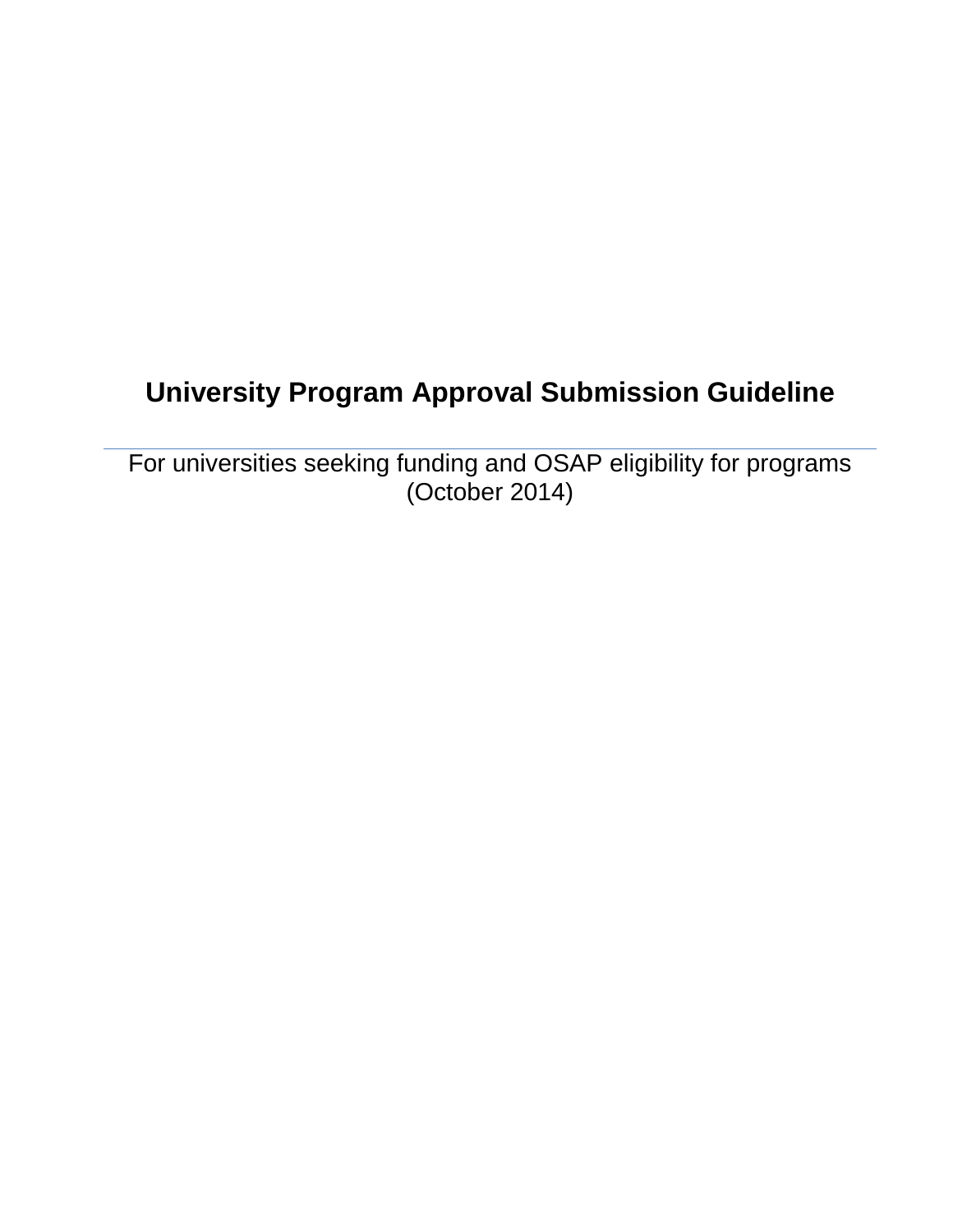# **Introduction**

*The University Program Approval Submission Guideline* is intended to support universities in their submission of requests for funding and Ontario Student Assistant Program eligibility for credential programs. As outlined in the *Operating Manual*, Ministry approval is required for a program to be funded for eligible students. The guideline outlines criteria for approval and considerations the Ministry makes when assessing criteria, as well as timelines and other considerations.

The Guideline will be updated from time to time, and the Ministry will consult the sector when any major changes are proposed

# **A. Evaluation Criteria and Information Items**

The Ministry will require universities to provide information based on the nine elements below and associated details for each program approval submission:

| <b>Requirement</b>                                                                                                                                                                                                                                                                                                                                                                                                                                                                                                                                                                               | <b>Evaluation: Identifying Non-</b><br><b>Contentious Submissions</b>                                                                                                                                                                                                                                                                                                                                                                      |
|--------------------------------------------------------------------------------------------------------------------------------------------------------------------------------------------------------------------------------------------------------------------------------------------------------------------------------------------------------------------------------------------------------------------------------------------------------------------------------------------------------------------------------------------------------------------------------------------------|--------------------------------------------------------------------------------------------------------------------------------------------------------------------------------------------------------------------------------------------------------------------------------------------------------------------------------------------------------------------------------------------------------------------------------------------|
| 1. Strategic Mandate Agreement Alignment<br>How the program is consistent with the SMA as it<br>$\bullet$<br>pertains to an identified program area of growth<br>or strength.<br>How the program is consistent with the<br>university's mission, aims, objectives and<br>existing strengths, enrolment forecasts, and<br>existing programs.<br>The university's capacity to deliver the program.<br>$\bullet$<br>How the program is consistent with government<br>$\bullet$<br>strategic directions.                                                                                             | The Ministry is looking for evidence that<br>a program fits with the agreed upon<br>program areas of growth or strength in<br>the university's SMA, and other aspects<br>of the SMA.<br>The Ministry is looking for evidence that<br>a program fits with a university's current<br>offerings and strengths, future plans,<br>enrolment forecasts, and government<br>direction.                                                             |
| 2. Tuition<br>A proposed annualized tuition fee, description of<br>the tuition fee structure, and costing methods<br>used to determine the proposed fee.<br>Examples of comparable programs used to set<br>$\bullet$<br>the tuition level at the university and at other<br>universities, where the information is available.<br>Where tuition is high, an explanation of:<br>The relevant cost structure;<br>$\circ$<br>Graduate outcomes (see below);<br>$\circ$<br>Impact on accessibility; and<br>$\circ$<br>Supports to mitigate the impact of high<br>$\circ$<br>tuition on accessibility. | The Ministry is looking for tuition that is:<br>Consistent with other tuition fees at<br>$\bullet$<br>the university.<br>Consistent with tuition for other<br>comparable programs in the sector.<br>Preferably, not at the high end of<br>$\bullet$<br>the range of tuition of comparable<br>programs.<br>If not comparable to other<br>programs, reflective of the cost<br>structure and expected labour<br>market outcomes of graduates. |
| 3. Costs<br>If the university's expected program costs are not<br>$\bullet$<br>aligned with other similar programs at the<br>university or within the province, please provide:<br>○ An explanation of how the university will                                                                                                                                                                                                                                                                                                                                                                   | The Ministry is looking for the university<br>to consider full costs for program<br>delivery and the ability to operationalize<br>the program without additional capital                                                                                                                                                                                                                                                                   |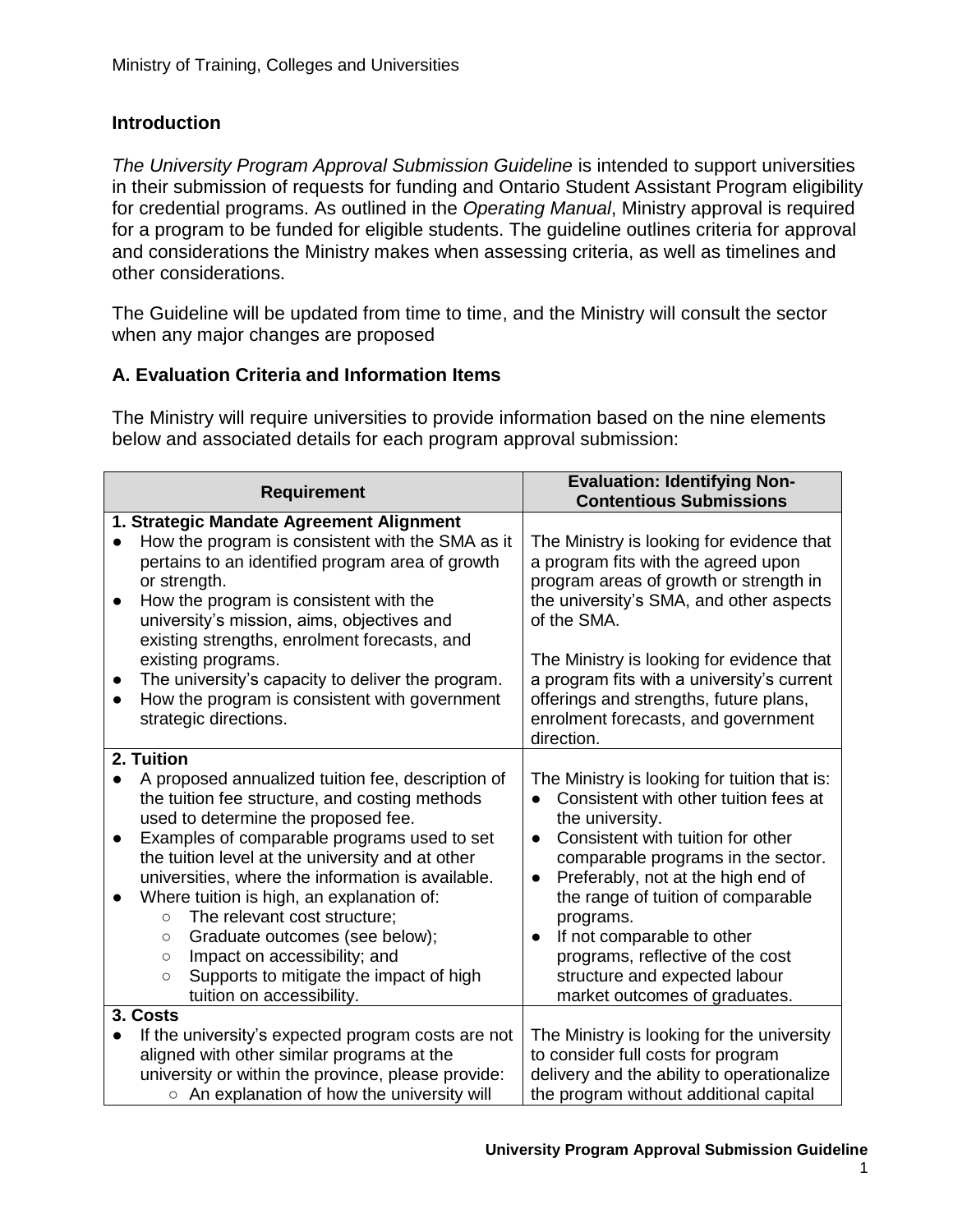| <b>Requirement</b>                                                                                                                                                                                                                                                                                                                                                                                                                                                                                                                                                                                                                                                                                                                                                                                               | <b>Evaluation: Identifying Non-</b><br><b>Contentious Submissions</b>                                                                                                                                                                         |
|------------------------------------------------------------------------------------------------------------------------------------------------------------------------------------------------------------------------------------------------------------------------------------------------------------------------------------------------------------------------------------------------------------------------------------------------------------------------------------------------------------------------------------------------------------------------------------------------------------------------------------------------------------------------------------------------------------------------------------------------------------------------------------------------------------------|-----------------------------------------------------------------------------------------------------------------------------------------------------------------------------------------------------------------------------------------------|
| fund any additional operating costs<br>associated with this program<br>○ How the university will fund any new<br>capital costs associated with this program.<br>The Board of Governors or equivalent body<br>should ensure the university has the requisite<br>resources to introduce the program within<br>existing funding levels and is prepared to<br>maintain the program for a reasonable period of<br>time. (The approval of a program is not grounds<br>for a request for additional funding from the<br>Ministry to initiate or sustain the program.)                                                                                                                                                                                                                                                   | infrastructure or operating investment<br>by the province.                                                                                                                                                                                    |
| 4. Justifiable Duplication<br>List of comparable programs at the university<br>and other Ontario institutions, with particular<br>reference to universities in the region.<br>Evidence of how any duplicative similarities with<br>$\bullet$<br>existing programs at the university and other<br>provincial postsecondary institutions are justified.<br>Evidence that the university has consulted with<br>$\bullet$<br>other regional universities regarding the<br>establishment of a similar program where the<br>existing program is a recognized area of<br>differentiation or leadership for the institution or<br>where the proposed program requires substantial<br>new investment in faculty, infrastructure, or<br>experiential/entrepreneurial learning outside the<br>regular learning environment. | The Ministry is looking for:<br>Justification for why a program that<br>duplicates another program should<br>be eligible for Ministry funding.<br>Information about discussion with<br>$\bullet$<br>other institutions, where<br>appropriate. |
| 5. Societal Need and Labour Market Demand<br>Evidence that graduates of the program are<br>$\bullet$<br>needed in specifically identified fields (academic,<br>public and/or private sectors).<br>Evidence includes employment rates for<br>graduates, federal or provincial labour market<br>reports and industry-specific reports or support.<br>Explanation of the dimensions of the societal<br>need for graduates, the geographic scope of the<br>societal need; and trends in societal need.                                                                                                                                                                                                                                                                                                               | The Ministry is looking for evidence,<br>where available, that the program will<br>produce graduates with strong<br>employment opportunities.                                                                                                 |
| <b>6. Student Demand</b><br>Evidence of student demand, origin of student<br>$\bullet$<br>demand (local, regional, domestic and<br>international students), and duration of demand.<br>For graduate only - the undergraduate or<br>$\bullet$<br>master's programs from which students may be<br>drawn.<br>Evidence of participation in the program<br>approval process by students or their<br>representatives (for example through student                                                                                                                                                                                                                                                                                                                                                                      | The Ministry is looking for evidence that<br>the program will attract student interest.                                                                                                                                                       |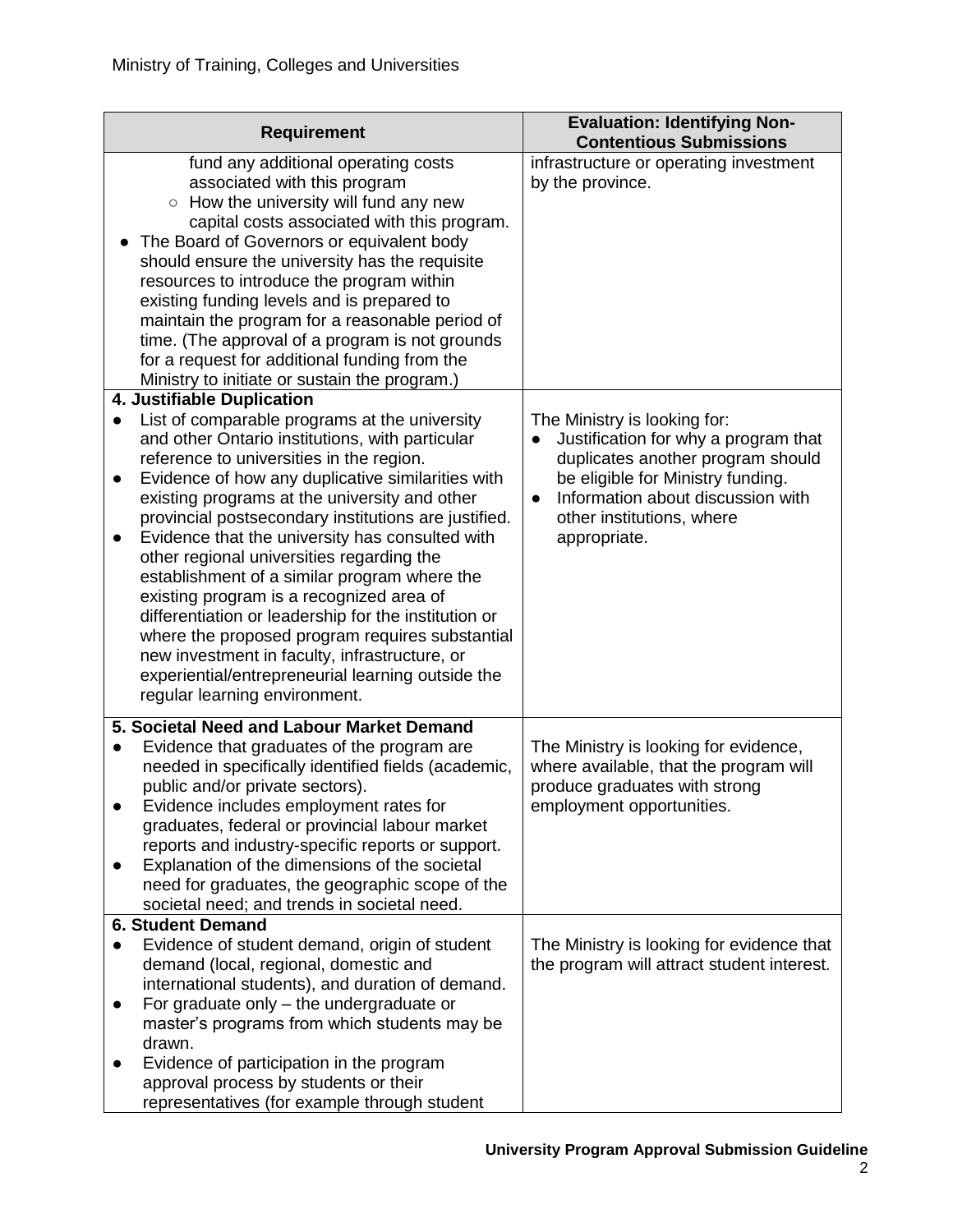| <b>Requirement</b>                                                                                                                                                                                                                                                                                                                                                                                                                                                    | <b>Evaluation: Identifying Non-</b><br><b>Contentious Submissions</b>                                                                                                                                                                                                        |
|-----------------------------------------------------------------------------------------------------------------------------------------------------------------------------------------------------------------------------------------------------------------------------------------------------------------------------------------------------------------------------------------------------------------------------------------------------------------------|------------------------------------------------------------------------------------------------------------------------------------------------------------------------------------------------------------------------------------------------------------------------------|
| representation on the University Senate).                                                                                                                                                                                                                                                                                                                                                                                                                             |                                                                                                                                                                                                                                                                              |
| 7. Enrolment Planning and Graduate Allocations<br>Expected initial enrolment or current enrolment<br>(for programs already in place), and anticipated<br>enrolment at steady state.<br>Consistency with enrolment forecast in the SMA.<br>$\bullet$<br>Consistency with graduate space allocation in<br>$\bullet$<br>the SMA. Where current graduate enrolment is<br>near or above the university's funded graduate<br>spaces allocation, how the university plans to | For undergraduate programs, this is an<br>information item.<br>For graduate programs, the Ministry is<br>looking for evidence that the university<br>has prioritized its graduate expansion<br>and that the new program fits the<br>university's growth plans and does not   |
| manage within its current allocation.<br>8. Experiential Learning<br>Any experiential and/or entrepreneurial learning<br>components that will take place outside the<br>regular learning setting, if applicable.<br>Submissions should note where placements will<br>occur. If this component is required for program<br>completion, the submission should provide<br>evidence that all students can be<br>accommodated.                                              | create unfunded pressures.<br>Evidence of a plan for practicum,<br>placement and co-op supply, if<br>applicable.<br>Where experiential education is a<br>program requirement, the Ministry is<br>looking for evidence of sufficient<br>placement opportunities for students. |
| 9. Program Prioritization/Program<br><b>Transformation</b><br>Whether this program request results in the<br>elimination of any other programs, or how the<br>addition of this program fits with overall<br>institutional program transformation initiatives, if<br>any.                                                                                                                                                                                              | The Ministry is looking for evidence<br>about prioritization at the university in a<br>way that is consistent with its SMA.<br>This is an information item.                                                                                                                  |

# **B. Expedited and Secondary Reviews**

Following the finalization of Strategic Mandate Agreements with universities, the Ministry will place all subsequent program approval submissions into two streams: expedited review and secondary review. Universities will be informed within 30 days of the submission deadline in which stream their program approval request will be placed.

While the ministry understands that institutions will submit a variety of program approval requests, the Ministry strongly encourages universities to review their planned programs and to prioritize the submission of programs that align with the SMA program areas of growth, as these program areas have already been subject to extensive analysis and discussions between universities and the Ministry.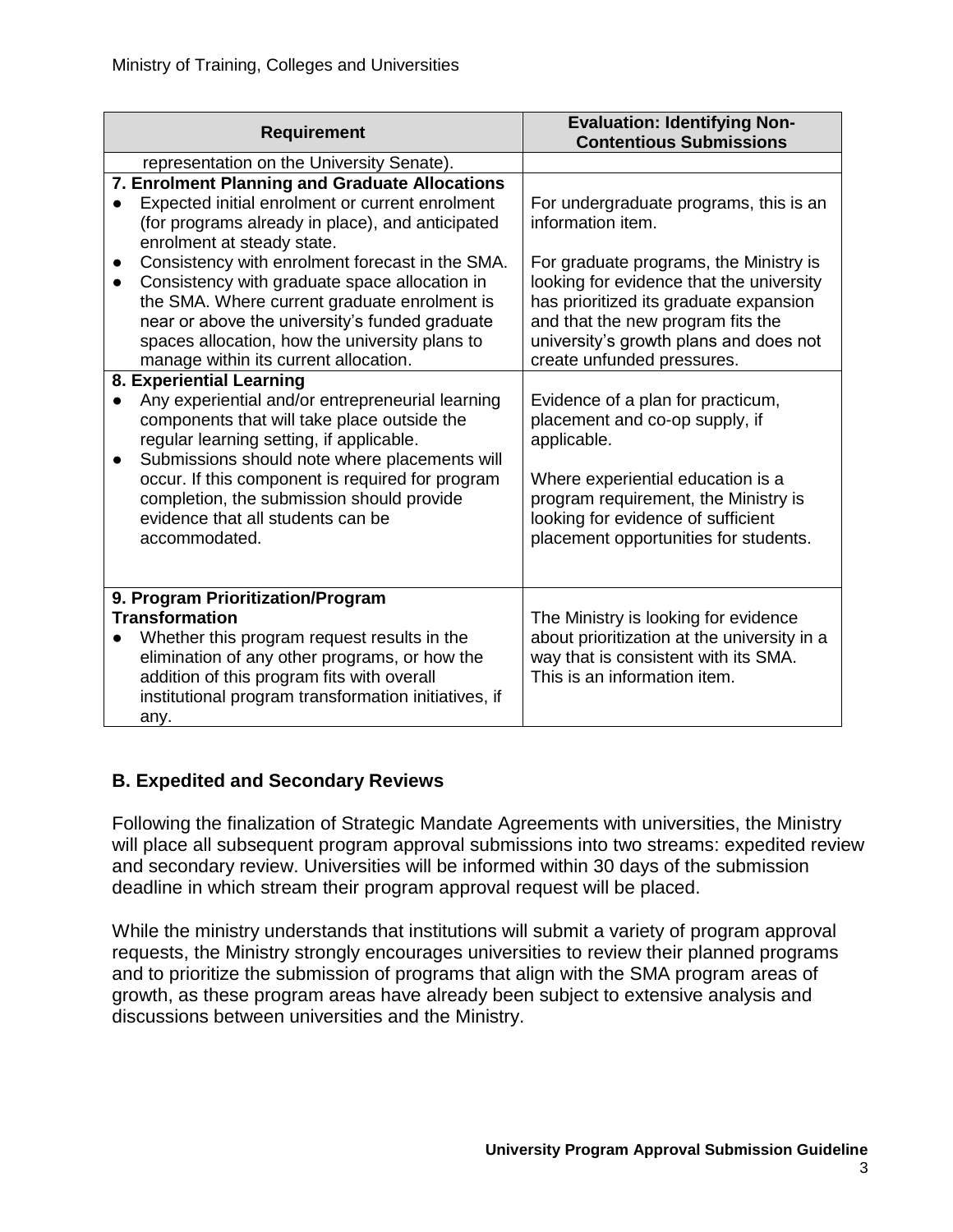# Expedited Reviews

As part of the alignment with the program approval process and SMAs, program areas of growth and strength in a university's SMA will determine whether a university is eligible for an expedited review. Program approval submissions that can demonstrate alignment to an SMA program area of growth will be reviewed as a priority submission. Programs aligned with program areas of strength may be eligible for expedited review if there are no Ministry cautions noted about the program area. It is expected that program approval submissions that are eligible for an expedited review and do not raise any issues will receive a decision earlier than non-expedited submissions in the secondary review stream. In both cases, institutions are to complete all sections of the program approvals template.

# Secondary Reviews

Program approval submissions that are not eligible for an expedited review will be reviewed in a secondary review stream after expedited reviews are completed. These submissions will be subject to additional analysis to confirm alignment to the university's mandate and Ministry priorities.

# **C. Process and Timelines**

Any new program approval submissions must be submitted to the Ministry using the provided template. Universities will be informed within 30 days of the submission deadline as to whether a submission will be going through an expedited review, or a secondary review.

The Ministry is establishing a cycle with the following submission deadlines:

| <b>Submission Deadline</b> | <b>Target Dates for Decisions for</b><br><b>Expedited Submissions</b> |  |  |
|----------------------------|-----------------------------------------------------------------------|--|--|
| November 3, 2014           | March 2, 2015                                                         |  |  |
| January 12, 2015           | May 11, 2015                                                          |  |  |
| April 13, 2015             | August 10, 2015                                                       |  |  |
| July 13, 2015              | November 9, 2015                                                      |  |  |
| November 2, 2015           | March 7, 2016                                                         |  |  |

Submissions received after the deadline will automatically be placed into the next submission cycle.

Submissions received by the cycle due date will undergo an initial review to verify the following:

- 1. Completeness of the submission;
- 2. Alignment to a program area of growth or strength in the SMA;
- 3. Relation to any Ministry concerns or cautions; and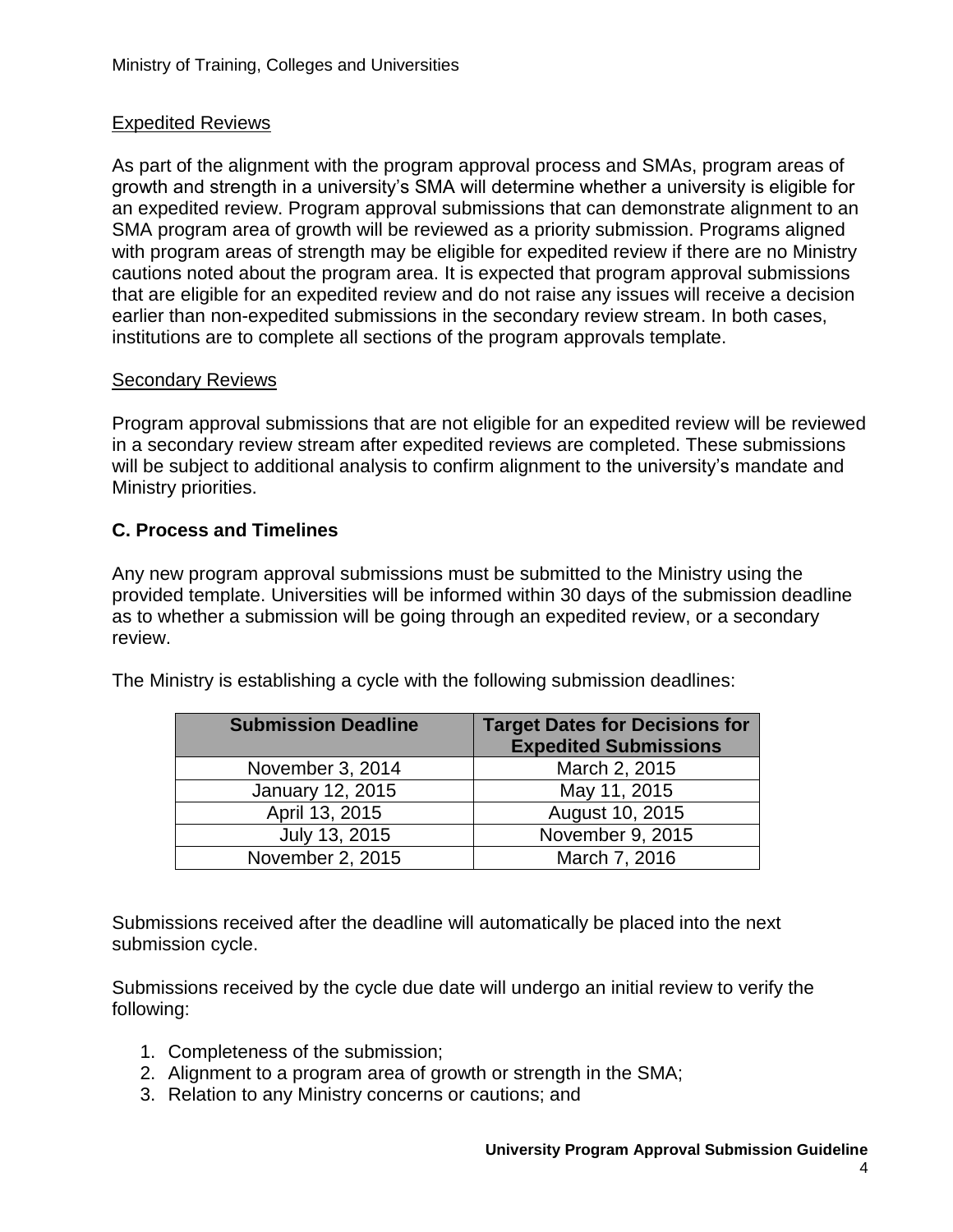Best efforts will be made to inform universities within 30 days of the submission deadline about whether:

- The submission will undergo an Expedited Review; or
- There is any missing information required in the submission.

This initial review is intended to assist universities with planning and will provide an opportunity for universities to provide additional information. During the full review of the submission, the Ministry may identify issues that require further information from the university and that may delay the decision. The Ministry will provide guidance to individual universities about the timeline considerations for such submissions.

Universities will be able to withdraw submissions that are undergoing review in order to consider re-submission within the SMA cycle. Programs that are not approved should not be resubmitted during the period of these SMAs without significant changes.

To improve the efficiency of the program approvals process, the Ministry also invites universities to submit new program approval proposals to the Ministry in parallel with the submission of these programs to the Ontario Universities' Council on Quality Assurance. While Ministry approval is contingent upon approval by the Ontario Universities' Council on Quality Assurance, a concurrent submission to the Ministry is intended to improve the timeliness of the approval process.

For enrolment reporting purposes, the Ministry asks universities to report students as ineligible for funding until a program is approved. Programs not approved by February 1 will not be eligible for funding and OSAP for that fiscal year, and all enrolled students must be reported as ineligible for funding for that fiscal year.

# Graduate Programs

The Ministry continues to expect all universities to manage overall graduate enrolments within the space allocations assigned by government. Universities should be mindful that the approval of new programs does not imply or result in any additional allocation of graduate spaces or funding above what will be assigned to each university through the graduate space allocation process.

Graduate programs will undergo a review of consistency with the university's available graduate spaces, taking into account the new allocations. In some cases, universities have been or may be asked to prioritize their graduate program submissions due to the number of proposed programs and their graduate space capacity.

# Invitation to Comment

The Ministry intends to release a list of submitted program approval requests (that will consist of the name of programs and the name of the university) to all publicly assisted colleges and universities after each cycle submission deadline. Institutions are invited to comment, within 30 days, on any submissions that may have an effect on duplication,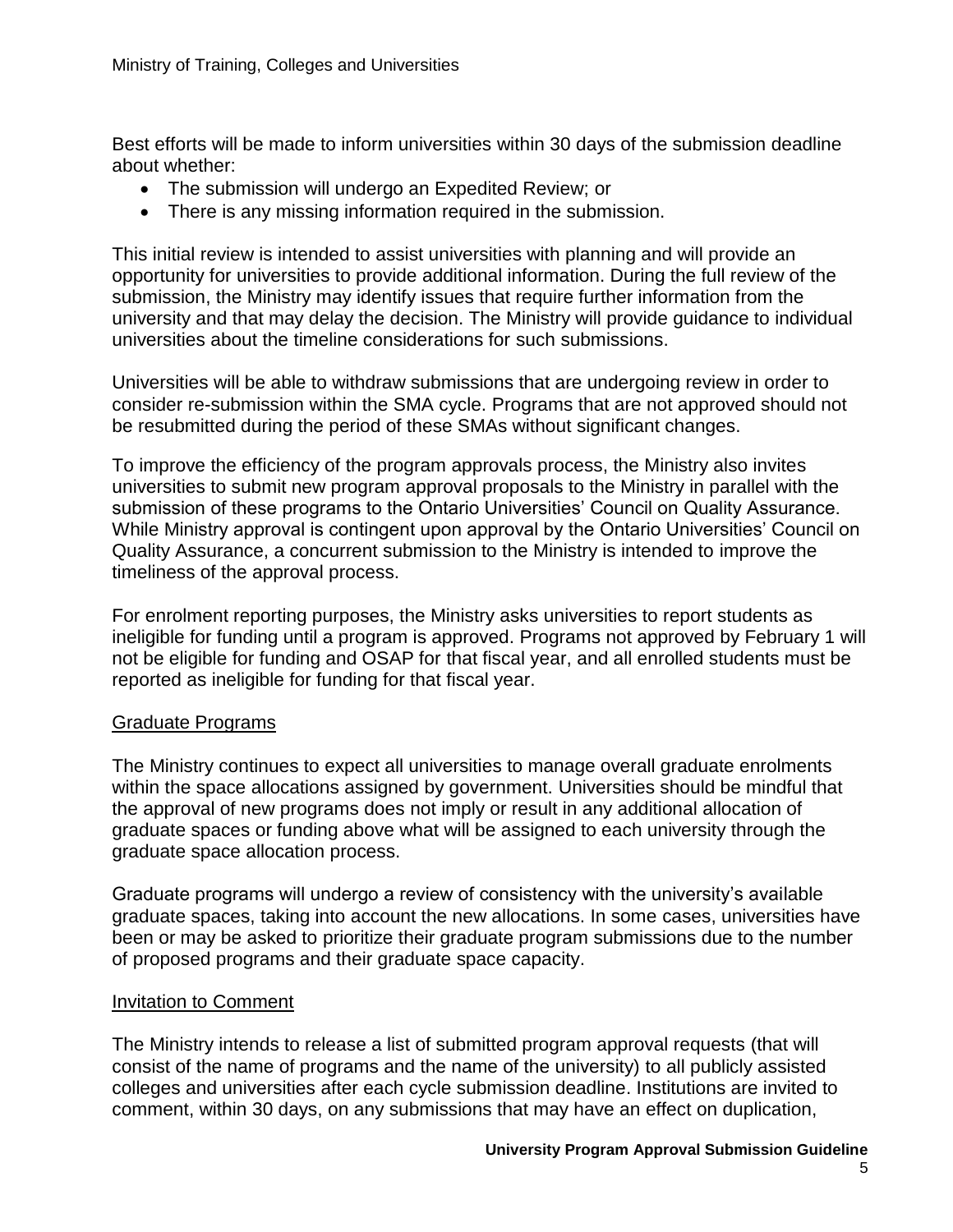workplace learning opportunities and local student and market demand related to existing programs. Institutions may submit comments via [PSEprogramsubmissions@ontario.ca.](mailto:PSEprogramsubmissions@ontario.ca)

The Ministry will review these comments in the context of the information provided in the application regarding duplication, workplace learning opportunities, and student demand. The ministry will raise any significant concerns identified through the sector comments with the applicant university.

### **Nomenclature**

Nomenclature in each program approval submission must be consistent with that submitted to the Quality Council, as the Ministry's approval is based on the Quality Council approved nomenclature. Institutions should inform the Ministry if the program nomenclature is updated or changed as a result of the Quality Council's review during the Ministry's review process. Name changes to programs after Ministry approval should be submitted to the Ministry through the Program Development Report.

# **D. Additional Context**

# **Tuition**

As new programs are introduced, in some cases, universities seek to set tuition based on the highest fees of existing comparable programs, which may be outside the existing tuition range at the university. Where the requested tuition fee is at the high end of a wide range or is outside the existing tuition range at the university, the Ministry asks that universities justify the tuition based on comparable programs and provide information about expected labour market outcomes for graduates. Institutional policies that mitigate the impact of higher tuition for low-income students in graduate and professional programs should also be identified. The same information is sought for programs for which the university believes there are no comparators and proposes a tuition that is higher than tuition for a similar credential.

The Ministry notes that while a range of tuition fee levels may be associated with comparable programs or similar credentials, new programs will not necessarily be approved at a tuition that is at the high end of the range or that is outside the university's existing tuition range. Reviews of these programs may also take longer.

# **Accreditation**

If there is a legal requirement for graduates in a program to be certified, registered, licensed or granted some other form of official recognition by a regulatory authority that is authorized by Ontario law to grant such certification, registration, license or other form of recognition, in order for the graduate to work in the occupation in Ontario or use an occupational title, the Ministry expects that the university has received the appropriate recognition, or that the university has started the process to receive accreditation.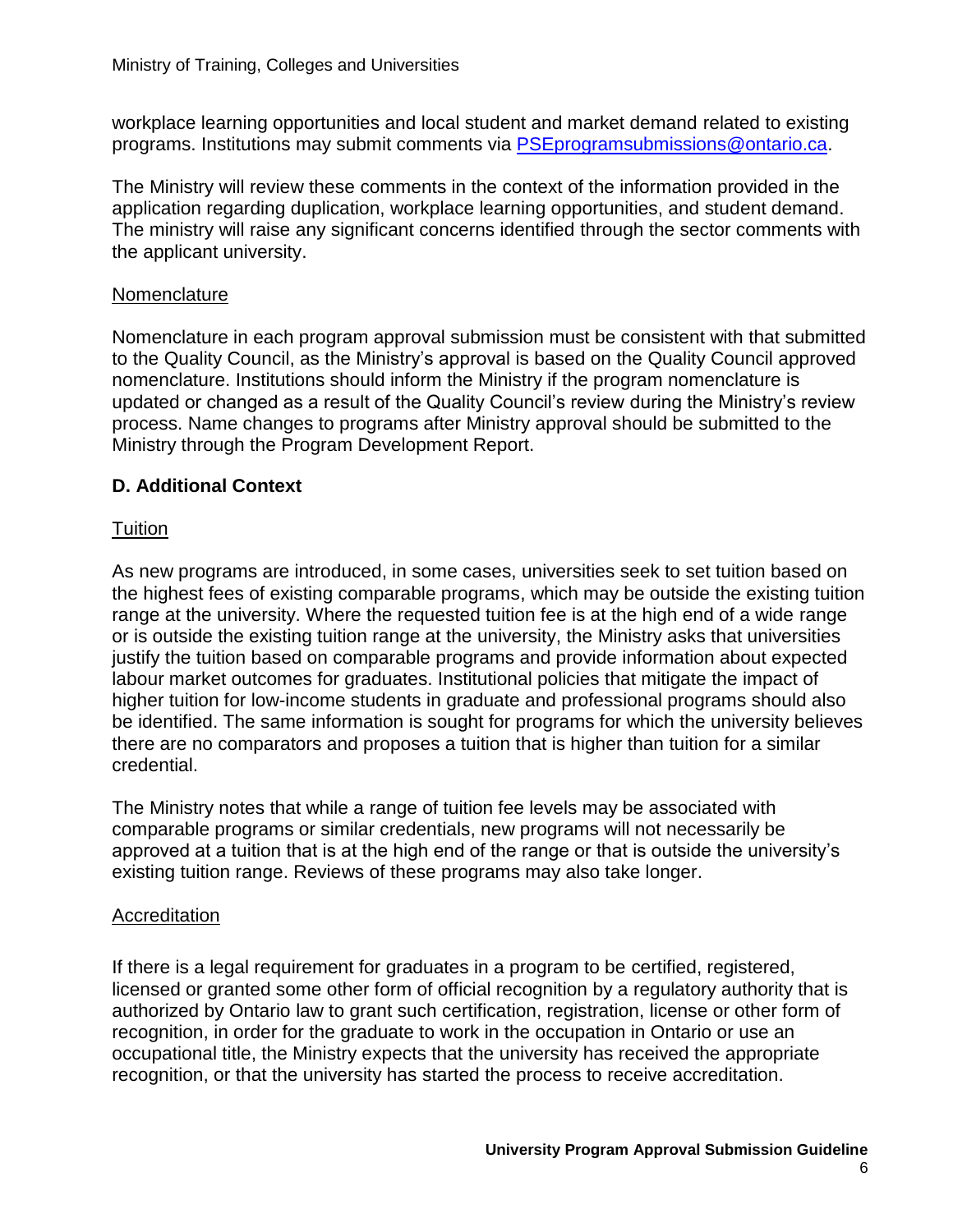In addition, the Ministry expects that the institution will inform the Ministry if the program either fails to receive accreditation, or if accreditation is at risk in the future.

#### Programs at New Locations

The Ministry reminds institutions that existing programs offered at new locations need to be offered at the same or lower funding and tuition as the original program. Universities are to inform the Ministry of programs offered at new locations.

In addition, any institution considering an initiative that involves a significant expansion in capacity (or the institution's expansion into a new location) should contact the Ministry in writing to determine whether the planned expansion is subject to evaluation under the Major Capacity Expansion framework.

#### Considerations regarding Consent for Collaborative/Joint-Programs

With regard to collaborative or joint degree programs, the Ministry reminds universities that a Program Approval Submission does not constitute an application for consent where a partnering institution requires consent under the *Post-Secondary Choice and Excellence Act, 2000 (PSECE)*. In some instances, partnering institutions may require consent to provide all or part of a program of post-secondary study leading to a degree. Partnering institutions must submit applications for Ministerial consent when required. Please consult PSECE for further information about when partnering institutions require consent: [http://www.e-laws.gov.on.ca/html/statutes/english/elaws\\_statutes\\_00p36\\_e.htm.](http://www.e-laws.gov.on.ca/html/statutes/english/elaws_statutes_00p36_e.htm)

Information about partnerships is requested through the Program Approval Request Submission.

# **F. Ministry Contacts**

Please send all program approval submissions to [PSEprogramsubmissions@ontario.ca.](mailto:PSEprogramsubmissions@ontario.ca) Paper copies are not required.

Any questions about this guideline, the program approval process and related matters can be directed to Rylan Kinnon, Senior Policy Advisor at [Rylan.Kinnon@ontario.ca](mailto:Rylan.Kinnon@ontario.ca) or 416-325- 8925, or Michael Friesen, Research Policy Analyst, at Michael. Friesen@ontario.ca or 416-326-0113.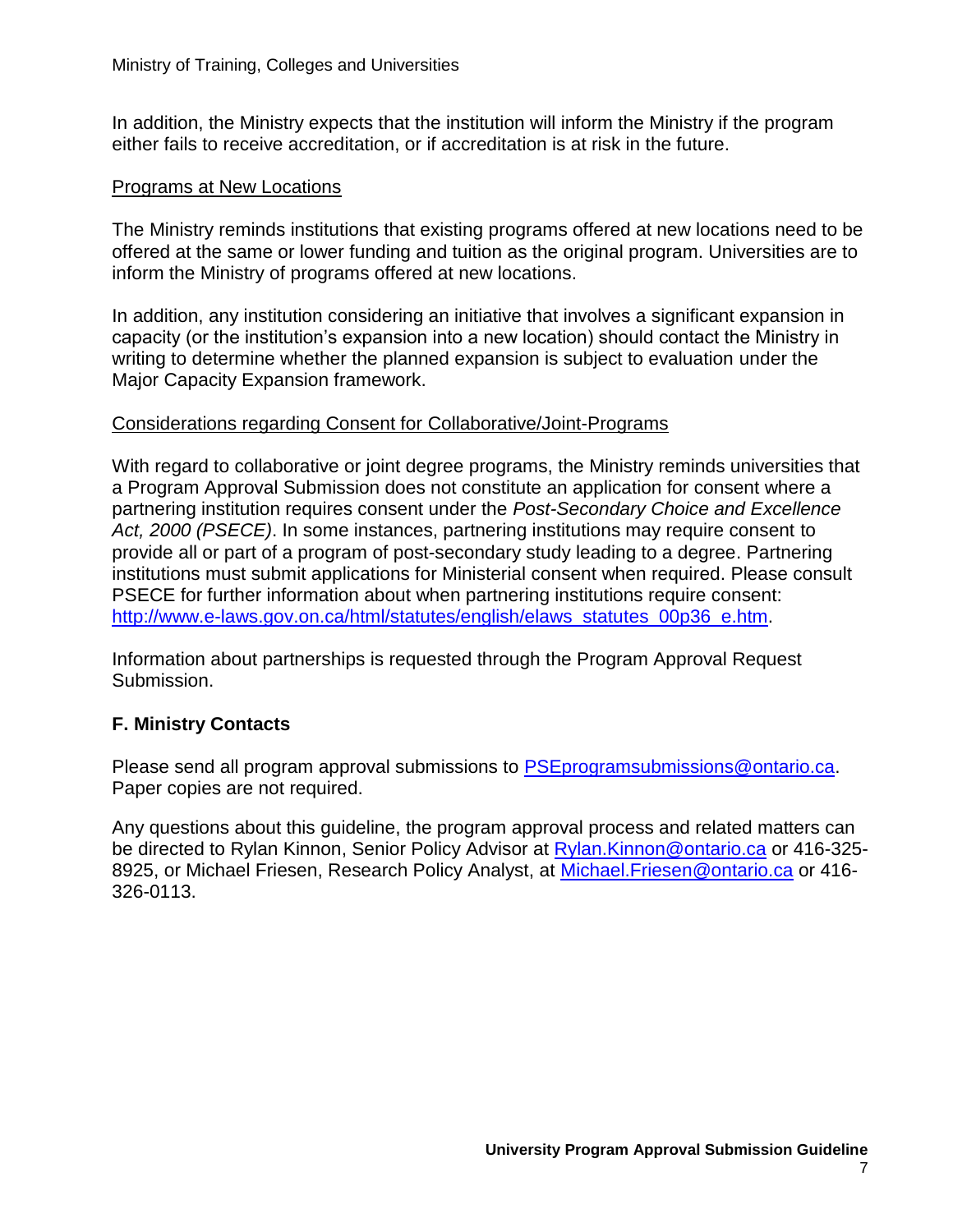# **Program Approval Certification Form**

University:

Program Name:

Degree Designation/Credential:

The university certifies that the information contained in the submission has been evaluated and meets the university's standards and the Ministry's criteria for the proposed new program. In addition, the university certifies that:

- □ Sufficient evidence has been provided about the program's alignment with the university's Strategic Mandate Agreement.
- $\Box$  The Senate has undertaken a nomenclature review and certified program quality.

☐ The program has been submitted to the Ontario Universities Council on Quality Assurance for a nomenclature review and program quality assessment. The university understands that the Ministry's approval will be held pending approval of the Quality Council.

If there is a legal requirement for graduates in a program to be certified, registered, licensed or granted some other form of official recognition by an regulatory authority that is authorized by

- ☐ Ontario law to grant such certification, registration, license or other form of recognition, in order for the graduate to work in the occupation in Ontario or use an occupational title, the university has received the appropriate recognition, or the process to receive recognition is underway.
- $\Box$  university's resources, unless the Minister has given prior approval of additional funding to The governing body of the university has certified that the program can be financed by the cover any portion of program costs that cannot be absorbed by the university.
- $\Box$  There is convincing evidence of student demand.
- $\Box$  There is convincing evidence of societal need.
- $\Box$  Any duplication with existing programs is justified.

The following attachments are included as part of this request:

- $\Box$  Completed Program Approval Request Submission.
- □ Quality assurance approval from the Ontario Universities Council on Quality Assurance (if available at the time of the submission).
- □ Program Calendar Information (including a list and description of courses offered each year with credits identified).
- $\Box$  Agreement with partnering institutions for collaborative/joint-programs (if applicable)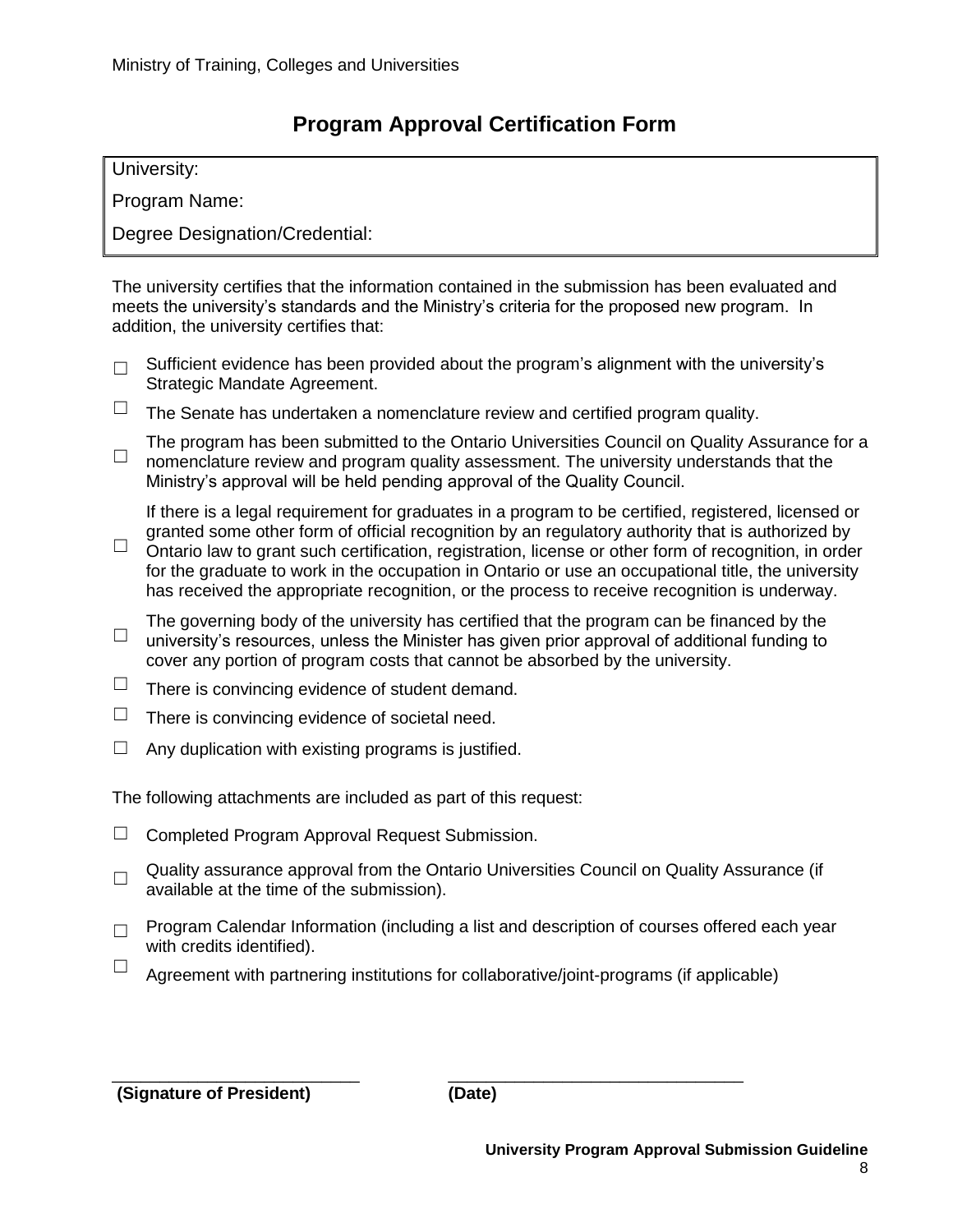# **PROGRAM APPROVAL REQUEST SUBMISSION**

| <b>Institution:</b>                                                               |  |
|-----------------------------------------------------------------------------------|--|
| <b>Program Name (must be</b><br>consistent with nomenclature<br>submitted to QC). |  |
| Degree Designation/Credential:                                                    |  |
| <b>Program Location:</b>                                                          |  |

#### **Contact Person**:

| Name:      |  |
|------------|--|
| Title:     |  |
| Email:     |  |
| Telephone: |  |

# **Proposed Program Details:**

| 1.<br><b>Program Description</b>                   |           |
|----------------------------------------------------|-----------|
| Does the program have a<br>2.                      |           |
| thesis option? (Yes/No)                            |           |
| <b>Description of experiential</b><br>3.           |           |
| learning component outside                         |           |
| regular learning                                   |           |
| environment if applicable                          |           |
| Program offered at new<br>4.                       | Location: |
| location? (Yes/No)                                 |           |
| <b>Expected Start Date</b><br>5.                   |           |
| <b>Requested FORPOS Code</b><br>6.                 |           |
| 7.<br><b>Requested Program Weight</b>              |           |
| <b>Requested CIP Code</b><br>8.                    |           |
| <b>Collaborative/Joint Program</b><br>9.           |           |
| (college/university/other)?                        |           |
| (Yes/No)                                           |           |
| a. Program Partners:                               |           |
| (List all institutions)                            |           |
| b. Enrolment and tuition                           |           |
| reporting arrangement                              |           |
| (indicate institution(s))                          |           |
| c. Credential(s) issued by or                      |           |
| jointly with partner                               |           |
| institution                                        |           |
| d. If the partner is based                         |           |
| outside of Ontario, please                         |           |
| provide information about<br>the program delivery. |           |
|                                                    |           |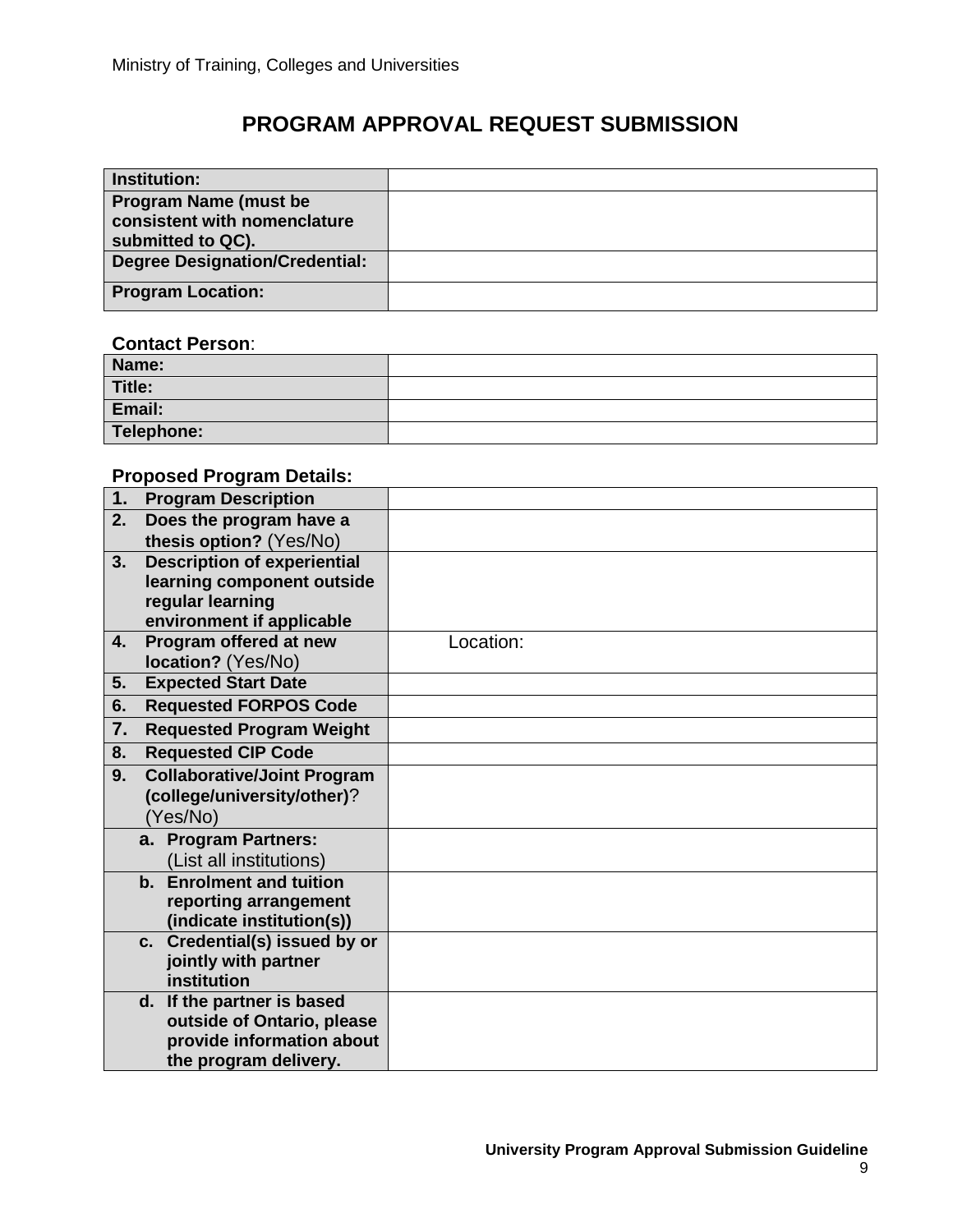# **INSTITUTIONAL FIT**

### **1. Strategic Mandate Agreement (SMA) Alignment:**

#### A. Program alignment:

Program Area of Growth in SMA

Program Area of Strength in SMA

Neither a program area of growth or strength in SMA

#### Please list the program area of growth/strength:

#### Please provide the rationale for alignment:

The university should provide:

 A description of how the program is consistent with the program area of growth or strength which is included in their SMA

#### B. General alignment with SMA, if not aligned with a program area of growth or strength

The university should provide:

- A description of how the program is consistent with the mission, aims, objectives and existing strengths of the university;
- An explanation of how the proposed program fits with the university's current program offerings and demonstration of the university's capacity to deliver the proposed program;
- Evidence that the proposal is consistent with government's strategic directions (e.g., enrolment caps); and
- Information on how they will address any cautions or concerns expressed by the Ministry related to the program area or program.

In providing this information, universities should consider:

- Notable resources available to the program (including external support) demonstrating institutional capacity to deliver the program;
- Related schools, departments, institutes and centres; and
- Unique library collections or resources and facilities.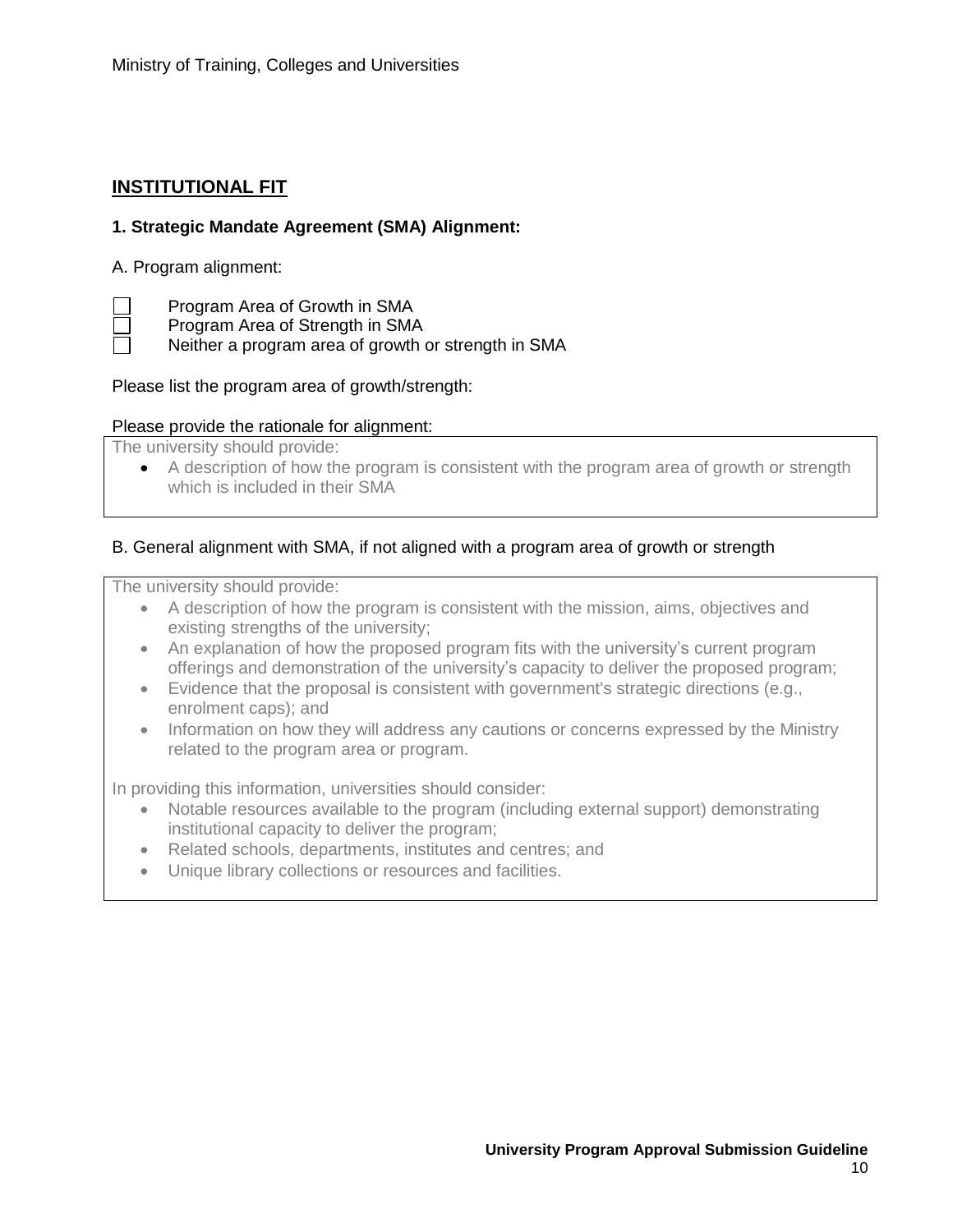# **2.Tuition**

Please note: Tuition fee should exclude all centrally collected ancillary fees and student referenda fees.

| <b>Proposed Program</b>                                                                        |                              |                                                                                                      |                                                                      |                                                                                         |                                                        |                                                             |  |  |
|------------------------------------------------------------------------------------------------|------------------------------|------------------------------------------------------------------------------------------------------|----------------------------------------------------------------------|-----------------------------------------------------------------------------------------|--------------------------------------------------------|-------------------------------------------------------------|--|--|
| Tuition fee for<br>the program's<br>full academic<br>year, as<br>defined by the<br>institution | Academic<br>year             | Tuition fee as<br>appropriate to<br>how it is<br>charged (per<br>year/<br>session/course/<br>credit) | Number of<br>semesters<br>covered by<br>tuition noted in<br>column 1 | <b>Number</b><br>of units<br>of study<br>covered<br>by<br>tuition<br>noted in<br>column | Number of<br>semesters<br>for<br>program<br>completion | Number of<br>units of<br>study for<br>program<br>completion |  |  |
|                                                                                                |                              |                                                                                                      |                                                                      |                                                                                         |                                                        |                                                             |  |  |
|                                                                                                | Academic<br><b>Semesters</b> | $Co$ -op<br><b>Semesters</b>                                                                         |                                                                      |                                                                                         |                                                        |                                                             |  |  |
| Number of fall                                                                                 |                              |                                                                                                      |                                                                      |                                                                                         |                                                        |                                                             |  |  |
| semesters*                                                                                     |                              |                                                                                                      |                                                                      |                                                                                         |                                                        |                                                             |  |  |
| Number of<br>winter                                                                            |                              |                                                                                                      |                                                                      |                                                                                         |                                                        |                                                             |  |  |
| semesters*                                                                                     |                              |                                                                                                      |                                                                      |                                                                                         |                                                        |                                                             |  |  |
| Number of                                                                                      |                              |                                                                                                      |                                                                      |                                                                                         |                                                        |                                                             |  |  |
| spring/summer                                                                                  |                              |                                                                                                      |                                                                      |                                                                                         |                                                        |                                                             |  |  |
| semesters*                                                                                     |                              |                                                                                                      |                                                                      |                                                                                         |                                                        |                                                             |  |  |

**\*Graduate programs only**

Please provide at least two (2) examples of both institutional and sector comparator programs used to set the tuition level (internal and/or external) below. Comparators may be similar credentials, similar programs or programs with similar cost structures. The Ministry prefers tuition comparators in Ontario, and then in Canada if Ontario comparators are not available. If no comparators are available for tuition fee setting, please provide the rationale.

# **TUITION FEE COMPARATORS**

|                 | <b>Program Comparators - Institution</b>                                                                |                  |                                                                                                      |                                                                      |                                                                              |                                                     |                                                          |  |  |
|-----------------|---------------------------------------------------------------------------------------------------------|------------------|------------------------------------------------------------------------------------------------------|----------------------------------------------------------------------|------------------------------------------------------------------------------|-----------------------------------------------------|----------------------------------------------------------|--|--|
| Program<br>Name | Tuition<br>fee for the<br>program's<br>full<br>academic<br>year, as<br>defined by<br>the<br>institution | Academic<br>year | Tuition fee as<br>appropriate to<br>how it is<br>charged (per<br>year/<br>session/course<br>/credit) | Number of<br>semesters<br>covered by<br>tuition noted<br>in column 2 | Number of<br>units of<br>study<br>covered by<br>tuition noted<br>in column 2 | Number of<br>semesters<br>for program<br>completion | Number of<br>units of study<br>for program<br>completion |  |  |
|                 |                                                                                                         |                  |                                                                                                      |                                                                      |                                                                              |                                                     |                                                          |  |  |
|                 |                                                                                                         |                  |                                                                                                      |                                                                      |                                                                              |                                                     |                                                          |  |  |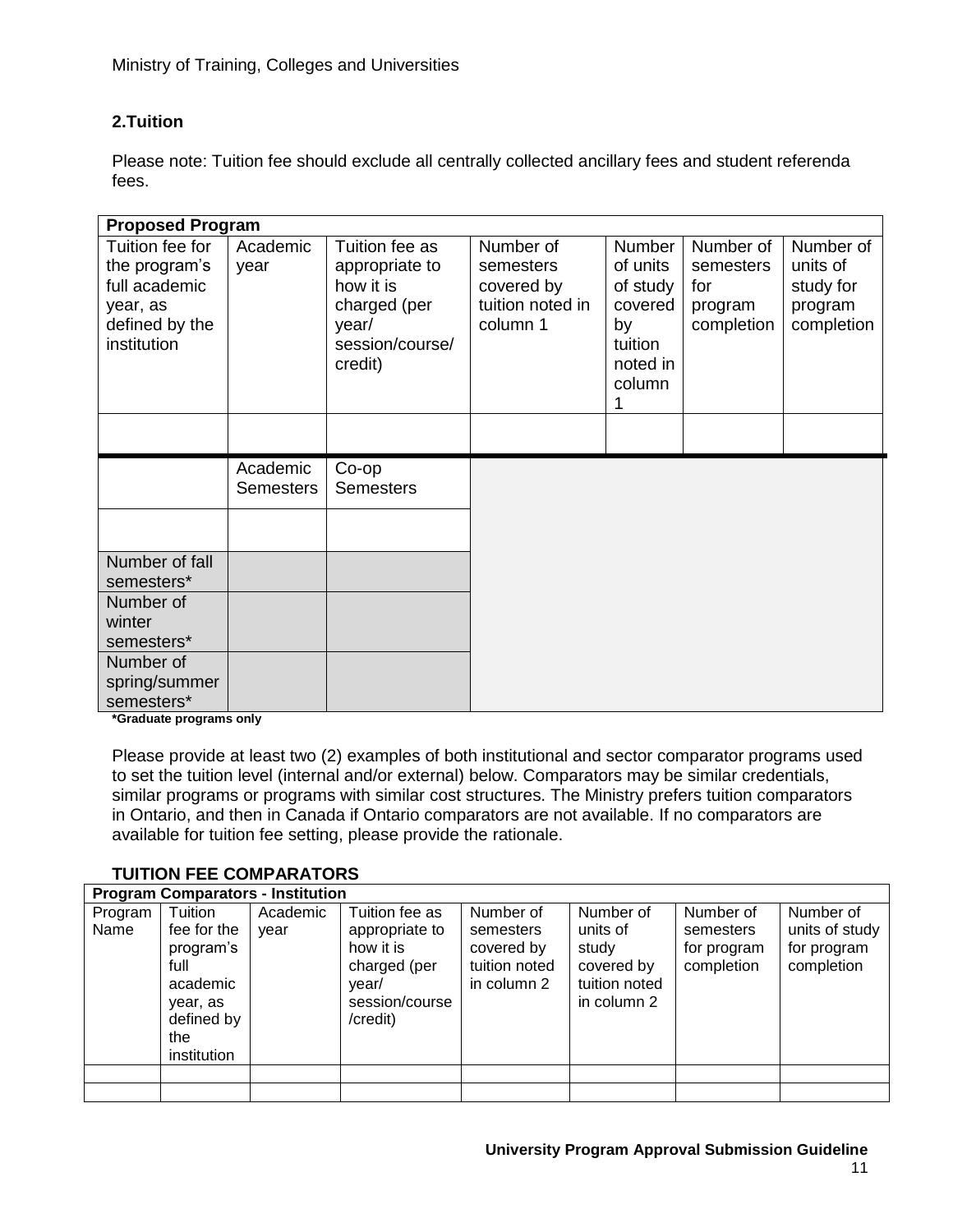|                 | Program Comparators - Sector (only the program, institution names, and tuition fees are mandatory) |                                                                                                         |                                                                                                                    |                 |                                                                         |                                                                                  |                                                        |                                                             |
|-----------------|----------------------------------------------------------------------------------------------------|---------------------------------------------------------------------------------------------------------|--------------------------------------------------------------------------------------------------------------------|-----------------|-------------------------------------------------------------------------|----------------------------------------------------------------------------------|--------------------------------------------------------|-------------------------------------------------------------|
| Program<br>Name | Institution<br>Name                                                                                | Tuition<br>fee for the<br>program's<br>full<br>academic<br>year, as<br>defined<br>by the<br>institution | Tuition fee as<br>appropriate to<br>how it is<br>charged (per<br>year/<br>session/course<br>/credit)- if<br>known. | Tuition<br>year | Number of<br>semesters<br>covered<br>by tuition<br>noted in<br>column 1 | Number<br>of units<br>of study<br>covered<br>by<br>tuition<br>noted in<br>column | Number of<br>semesters<br>for<br>program<br>completion | Number of<br>units of<br>study for<br>program<br>completion |
|                 |                                                                                                    |                                                                                                         |                                                                                                                    |                 |                                                                         |                                                                                  |                                                        |                                                             |
|                 |                                                                                                    |                                                                                                         |                                                                                                                    |                 |                                                                         |                                                                                  |                                                        |                                                             |
|                 |                                                                                                    |                                                                                                         |                                                                                                                    |                 |                                                                         |                                                                                  |                                                        |                                                             |
|                 |                                                                                                    |                                                                                                         |                                                                                                                    |                 |                                                                         |                                                                                  |                                                        |                                                             |
|                 |                                                                                                    |                                                                                                         |                                                                                                                    |                 |                                                                         |                                                                                  |                                                        |                                                             |

Where tuition is at the high end of the comparable programs, provide an explanation of:

- The relevant cost structure;
- Graduate outcomes;
- Impact on accessibility; and
- Supports to mitigate the impact of high tuition on accessibility.

# **3. Program Costs:**

If the program's costs are not aligned with other similar programs within the institution or the province, the university should provide:

- A description of how it plans to finance and staff the proposed program, including any sources of funds beyond tuition and MTCU funding; and
- A summary of capital requirements, estimated costs and sources or an explanation of how the program will be accommodated within the university.

#### **4. Evidence of Justifiable Duplication:**

The university should provide evidence of how any duplication or similarity to programs at other provincial postsecondary institutions is justifiable.

The university should provide:

- A list of comparator programs at other postsecondary institutions;
- Why adding a new program is justifiable; and
- Evidence that the university has consulted with other institutions regarding the justification of duplication, or potential collaboration.

In providing this information, universities should consider:

- Differences between the programs;
- Comments from other institutions regarding proposed new undergraduate programs;
- Comments regarding health-related programs from the Ministry of Health and Long Term Care;
- Comments from other relevant stakeholders, as required; and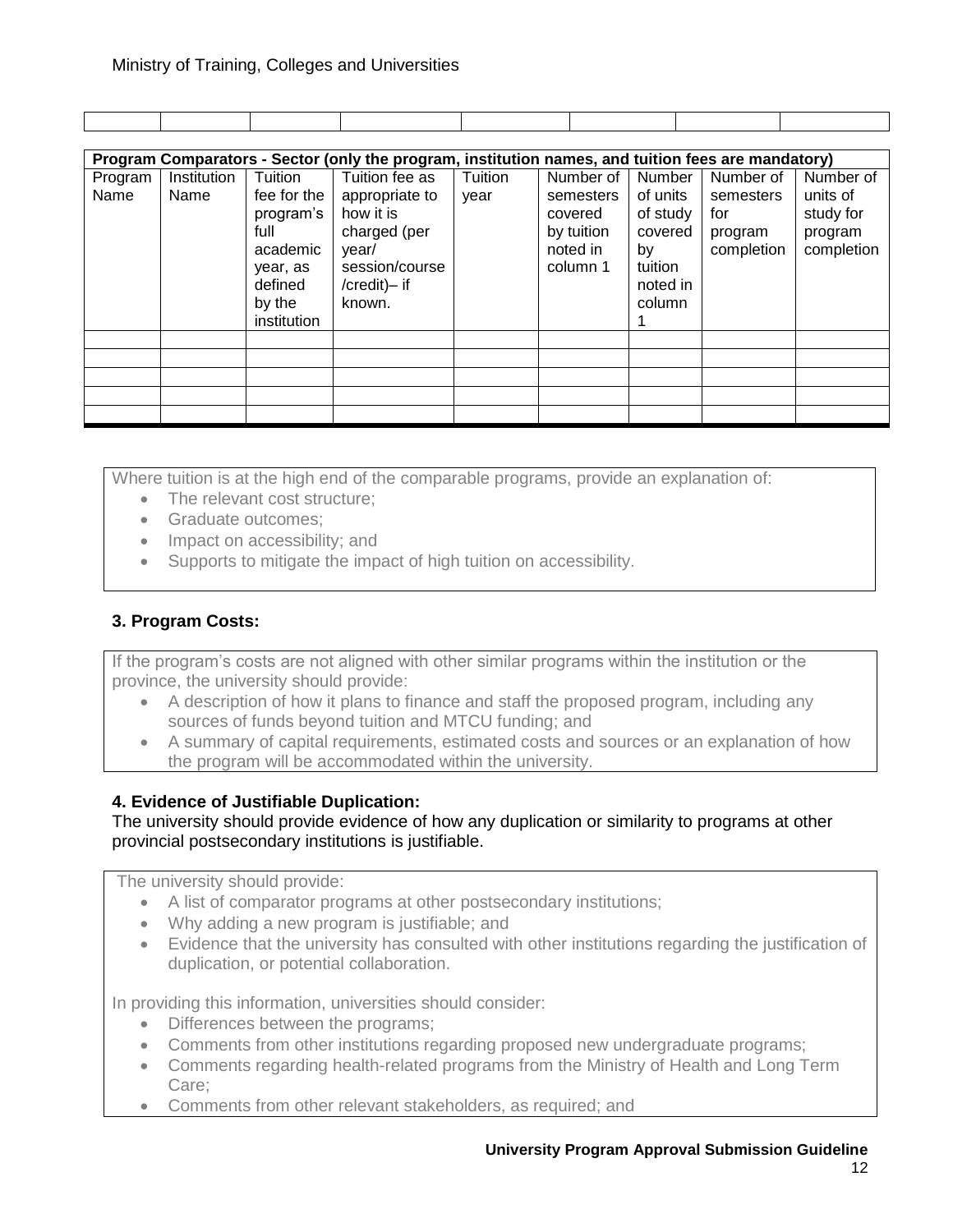The impact of any proposed experiential learning components on experiential learning programs at other institutions, if applicable.

#### **5. Evidence of Societal / Labour Market Need:**

The university should provide evidence that graduates of the program are needed in specifically identified fields (within academic, public and/or private sectors), where information is available.

In providing this evidence, the university should consider:

- Dimensions of the societal need for graduates (socio-cultural, economic, scientific, technological etc.);
- Employment rates for graduates of existing and related programs; and
- Employment, outlook based on federal, provincial or sector reports, where available.

Please note, the Ministry may also consider other sources of information related to societal and labour market need.

#### **6. Evidence of Student Demand:**

The university should provide evidence of student demand, including the number of prospective student inquiries, applications and registrations for this or similar programs, and surveys of existing students, graduates and/or professionals in the field.

In providing this evidence, the university should consider:

- Origin of student demand (local, regional, domestic and international students); and, for graduate only – the undergraduate or master's programs from which students may be drawn; and, the professional interest, if applicable;
- Duration of the projected demand; and,
- Evidence of participation of students and/or their representatives in the program development or approval process.

Please note, the Ministry will also consider enrolment in comparable programs at other institutions.

#### **7. Enrolment Planning and Graduate Allocations:**

Please provide the expected program enrolment (from initial year):

|                        |  | <b>Maturity</b> |
|------------------------|--|-----------------|
| Year 1 of program      |  |                 |
| Year 2                 |  |                 |
| Year 3                 |  |                 |
| Year 4                 |  |                 |
| <b>Total Enrolment</b> |  |                 |

#### **Additional Enrolment Information:**

The university should address:

- a) How the enrolment fits within the university's total enrolment forecasts set out in the university's SMA.
- b) For graduate programs: how the university intends to manage within its graduate allocation.
- c) Any links with graduate allocation priorities envelope.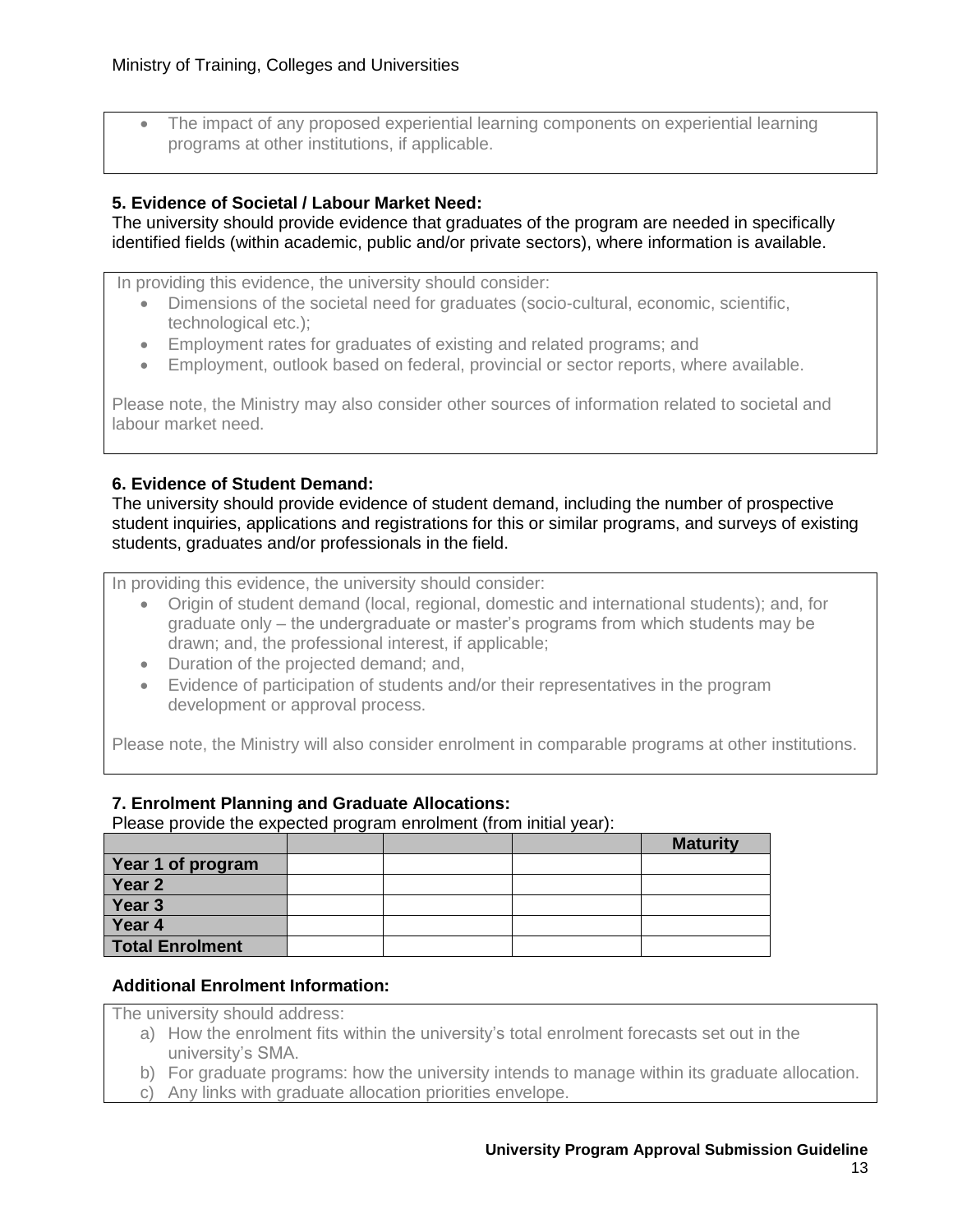# **FOR INFORMATION PURPOSES:**

#### **8. Experiential Learning**

The university is asked to provide a description of any experiential learning component of the program, including:

- a) Requirements, credits, length;
- b) Integration/relation of this experience within the program of study;
- c) How the experiential learning component will be arranged; and
- d) Supply of opportunities for students.

Where experiential education is a program requirement, the Ministry is looking for evidence that all students can be accommodated.

#### **9. Program Prioritization/Program Transformation Initiatives**

The university is asked to provide information about:

- Whether the addition of the program is part of, or will result in, the elimination or restructuring of any other programs; and/or
- Whether the program is the result of a program transformation exercise in a way that is consistent with the SMA.

This is an information item, but may be supportive of applications for programs where the institute is at or over its graduate allocation.